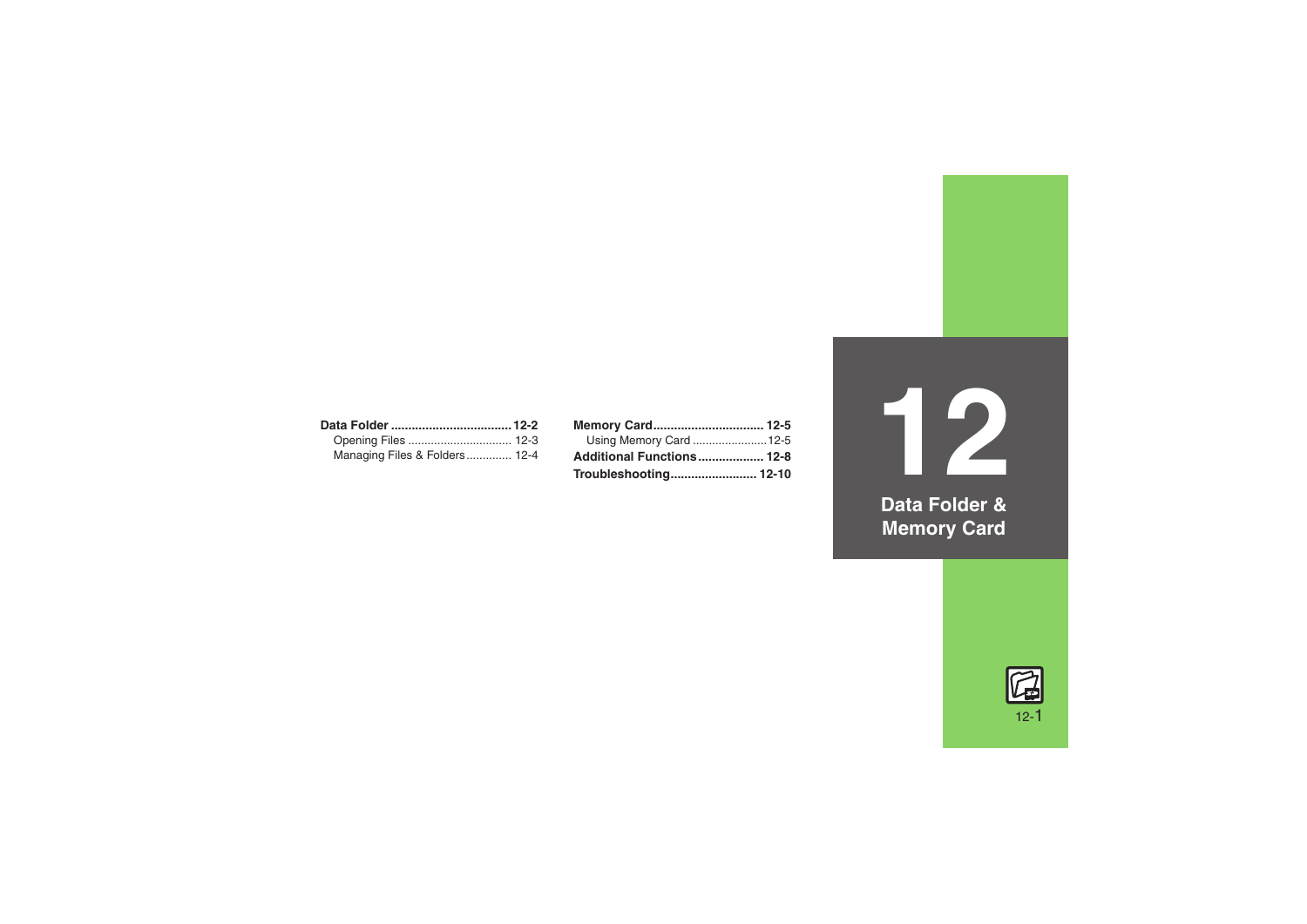### <span id="page-1-0"></span>**Data Folder**

### **Data Folder**

Handset files are organized in folders by file format.

#### [ **Preset Folders**

|                                       | <b>Contents</b>                                                                       |  |
|---------------------------------------|---------------------------------------------------------------------------------------|--|
| Pictures <sup>*</sup>                 | Still images                                                                          |  |
| <b>DCIM</b>                           | Large still images on Memory Card (images<br>captured with save location set to DCIM) |  |
| <b>Ring Songs Tones</b>               | Downloaded melodies and other sound files                                             |  |
| S! Appli                              | S! Applications                                                                       |  |
| Widget <sup>*</sup>                   | Widgets                                                                               |  |
| Music <sup>*</sup>                    | Downloaded Chaku-Uta Full® files                                                      |  |
| Videos <sup>*</sup>                   | Video images                                                                          |  |
| Lifestyle-Appli <sup>*</sup>          | Lifestyle-Appli required to use Osaifu-Keitai <sup>®</sup>                            |  |
| <b>Books</b>                          | Downloaded e-Books, etc.                                                              |  |
| <b>Customized Screen</b> <sup>*</sup> | Downloaded Customized Screen files                                                    |  |
| <b>Status Templates</b>               | Combinations of Status Icon and Status<br>Label for S! Friend's Status                |  |
| <b>Decoration Call</b>                | Decoration Call files created on handset or<br>obtained via mail                      |  |
| <b>Flash®</b>                         | Downloaded Flash <sup>®</sup> (animation) files                                       |  |
| <b>Other Documents</b>                | Other files (Dictionary files, etc.)                                                  |  |

\*Contains corresponding Yahoo! Keitai menu shortcut.

#### **Checking Memory Status**

- $\textcircled{\textcircled{\textcirc}}$   $\Rightarrow$  *Data Folder*  $\Rightarrow$   $\textcircled{\textcircled{\textcircled{\textcirc}}}$  *Memory Status*  $\Rightarrow$   $\textcircled{\textcircled{\textcirc}}$  *Phone Memory* or *Memory* Card  $\rightarrow$   $\odot$
- The category *Others:* includes Data Folder management files, Saved Pages, etc.
- . Delete messages/files when memory is low. Handset performance may be affected when memory is full.

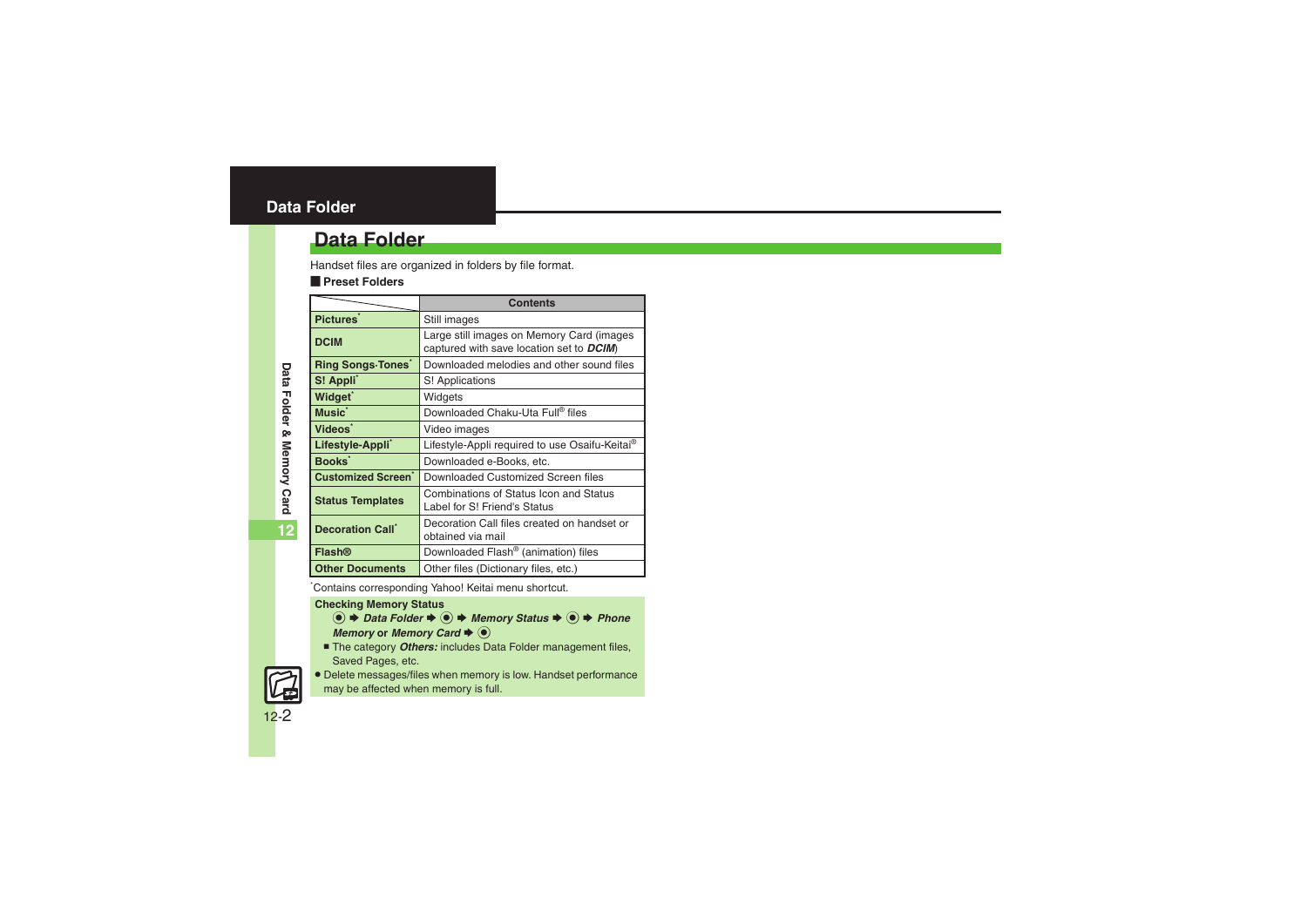<span id="page-2-0"></span>

#### **Advanced**



12-3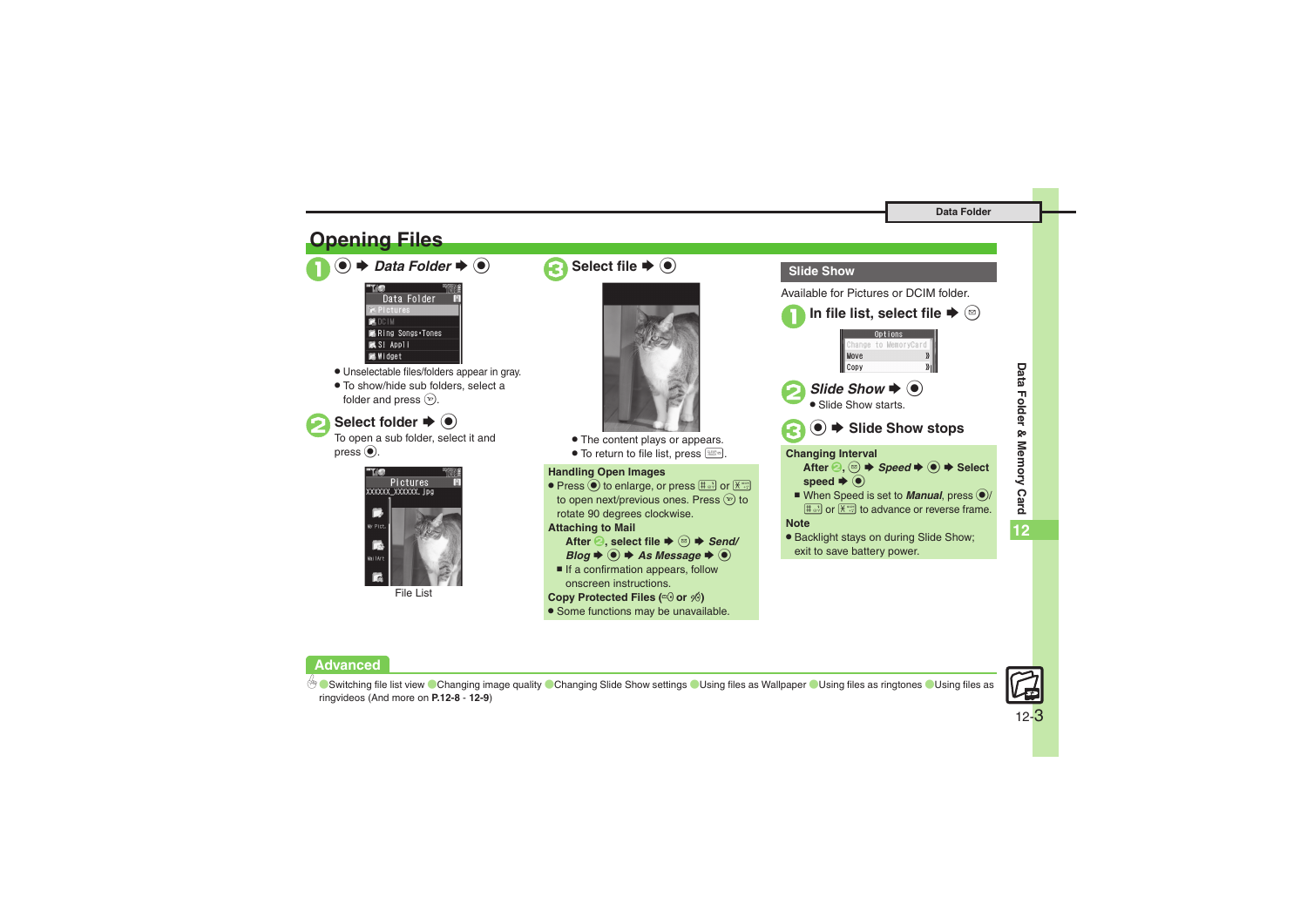### <span id="page-3-0"></span>**Managing Files & Folders**

May be unavailable for some folders.





2 <sup>B</sup>If *Download* is selected or folder is

empty, skip ahead to  $\mathbf{\Theta}$ .

*Manage Items*  $\blacklozenge$   $\odot$ 

#### **Manage Items** Sort l Rename Create Folder *Create Folder*  $\rightarrow$  ( $\bullet$ )  $\rightarrow$  Enter name  $\blacktriangleright$  ( $\blacklozenge$ )

#### **Adding Folders <b>Moving/Copying Files Moving/Copying Files**

Some files may not be moved/copied.

- In file list, select file  $\blacktriangleright$   $\stackrel{\text{{\tiny (}}\boxtimes\text{{\tiny )}}}{=}$ 
	- *Move* or *Copy*  $\blacktriangleright \odot \blacktriangleright$ <br>*Phone* or *Memory Card*  $\blacktriangleright \odot$
	- . For still images, select *Pictures* or *Mail Art* and press  $\odot$ .

**Select folder**  $\rightarrow$  $\odot$ 

*Move here* or *Copy here*  $\blacktriangleright$   $\blacklozenge$ 

### **Selecting Multiple Files**

In file list,  $\mathcal{P}$ 

**Select file**  $\rightarrow$  **(●)** 

 $\bullet$  Repeat  $\odot$  as needed. (To uncheck, select a file with  $\boxtimes$  and press  $\textcircled{\bullet}$ .)

#### **Hiding Folders**

Restrict access to created folders.Only handset folders can be hidden.



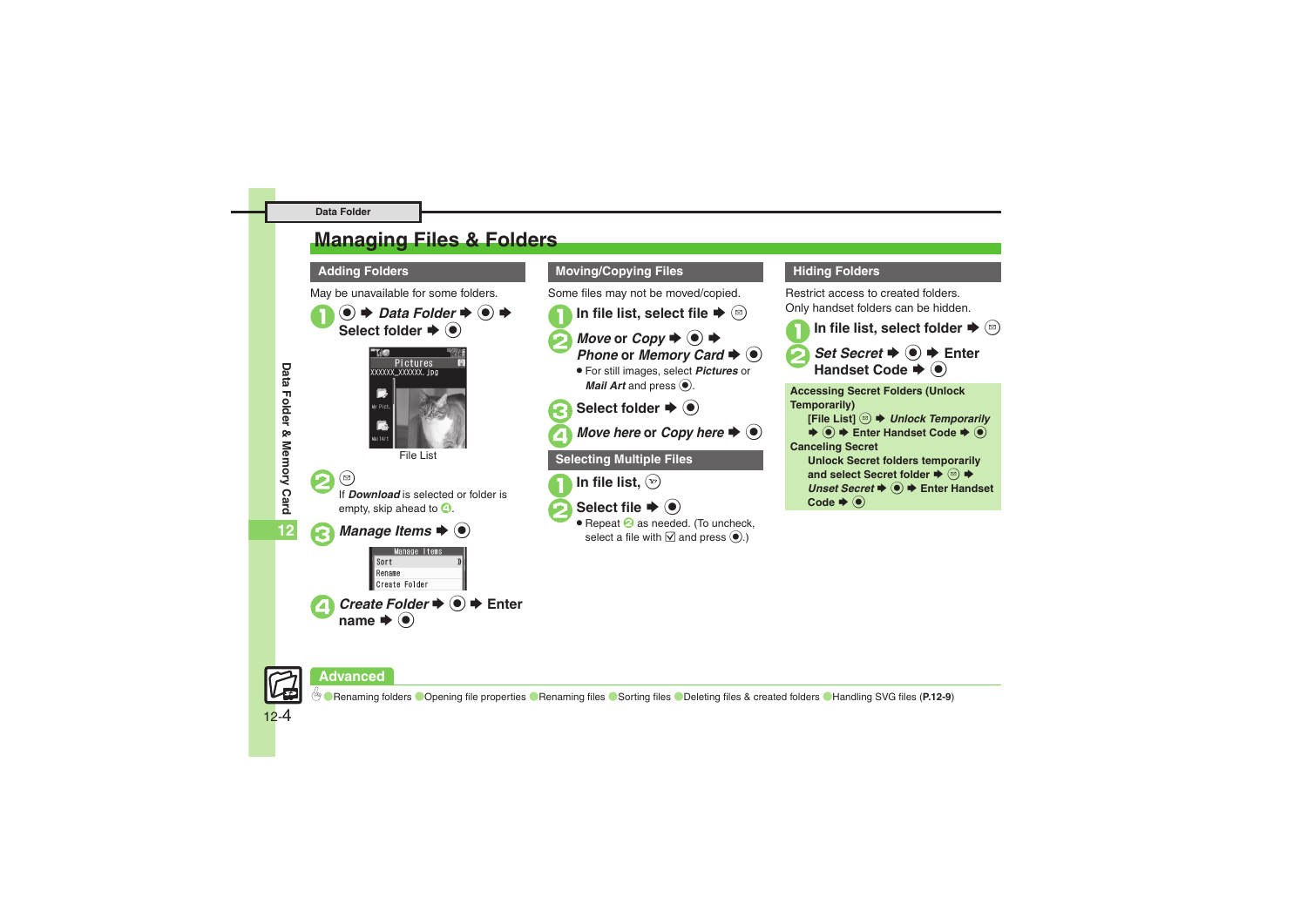## <span id="page-4-1"></span>**Using Memory Card**

Use microSD<sup>™/</sup>microSDHC™ Memory Card (hereafter "Memory Card") to save and organize files for use on 935SH. Use recommended Memory Cards only. For details, see **P.15-23** "microSD<sup>=</sup> Memory Card Compatibility."

#### **Important Memory Card Usage Notes**

- . Do not force Memory Card into or out of handset.
- Keep Memory Cards out of infant's reach; may cause suffocation if swallowed.
- . Do not touch terminals or expose them to metal objects.
- . SoftBank Mobile is not liable for any damages resulting from accidental loss/alteration of information. Keep a copy of Phone Book entries, etc. in a separate place.
- . Never remove Memory Card or battery while files are being accessed.
- . Be careful not to erase or overwrite files accidentally.



. Lift as shown.



#### <span id="page-4-0"></span>3**Remove battery**



. Take hold of Battery Tab here and lift as shown.

4**Insert card**



- . With terminal side up, insert card until it clicks.
- . Do not insert other objects into Memory Card Slot.

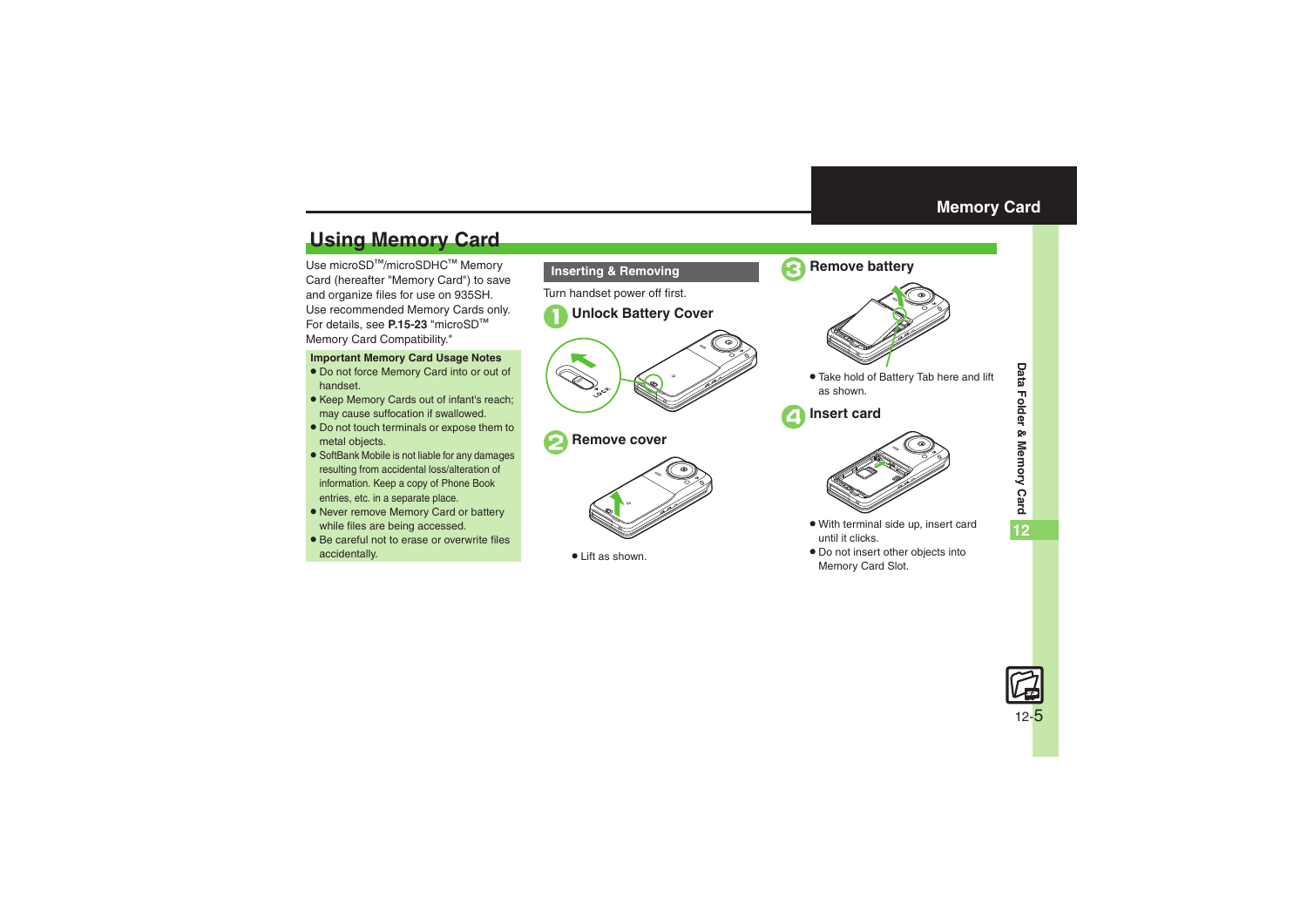#### **Memory Card**





. With logo side up, fit tabs into battery cavity slots.

### 6**Close cover**





Press firmly along edges

. Fit cover top into slot, then press down firmly.

### 7**Lock cover**



- . Slide switch as shown until it clicks.
- . Close cover firmly. Water may seep inside handset when there is debris between cover and base.

#### **If** ; **Appears after Power On**

- . Memory Card may not be inserted properly; reinsert the card. **Removing Memory Card**
- 
- **Gently push in card and release it; card** pops out. Pull card straight out gently.



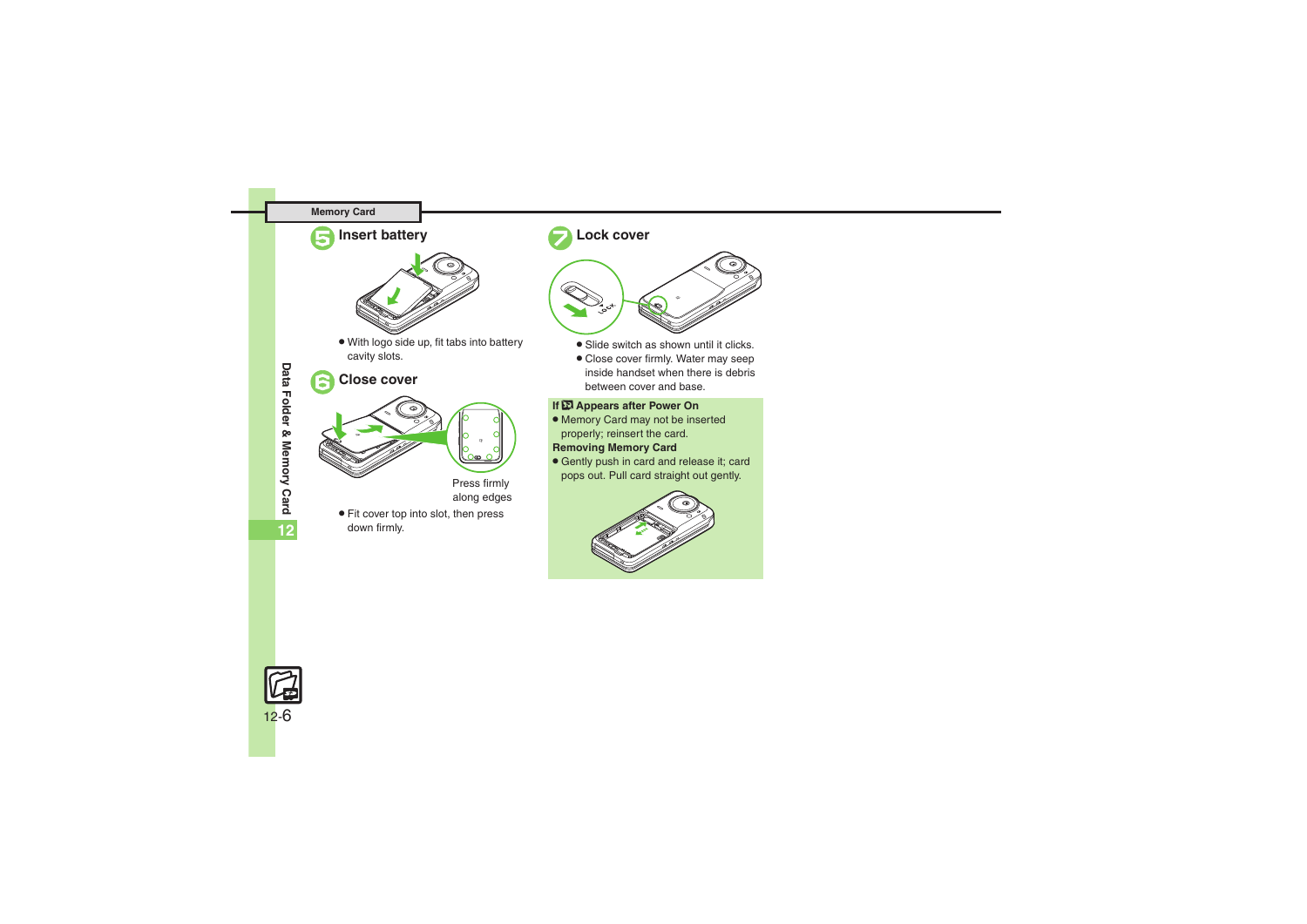

#### **Format Card**

When using a new Memory Card for the first time, format it on the handset before trying to save files, etc. Format Card deletes all Memory Card files, even those created on other devices.



|                      | Memory Card       |  |
|----------------------|-------------------|--|
| <b>IPNE</b>          |                   |  |
|                      | SD Local Contents |  |
| Format Card          |                   |  |
| <b>Memory Status</b> |                   |  |
|                      |                   |  |



. Offline Mode is set. Handset transmissions are suspended until format is complete.





0([Using HTML files on Memory Card](#page-8-7) (**[P.12-9](#page-8-7)**)

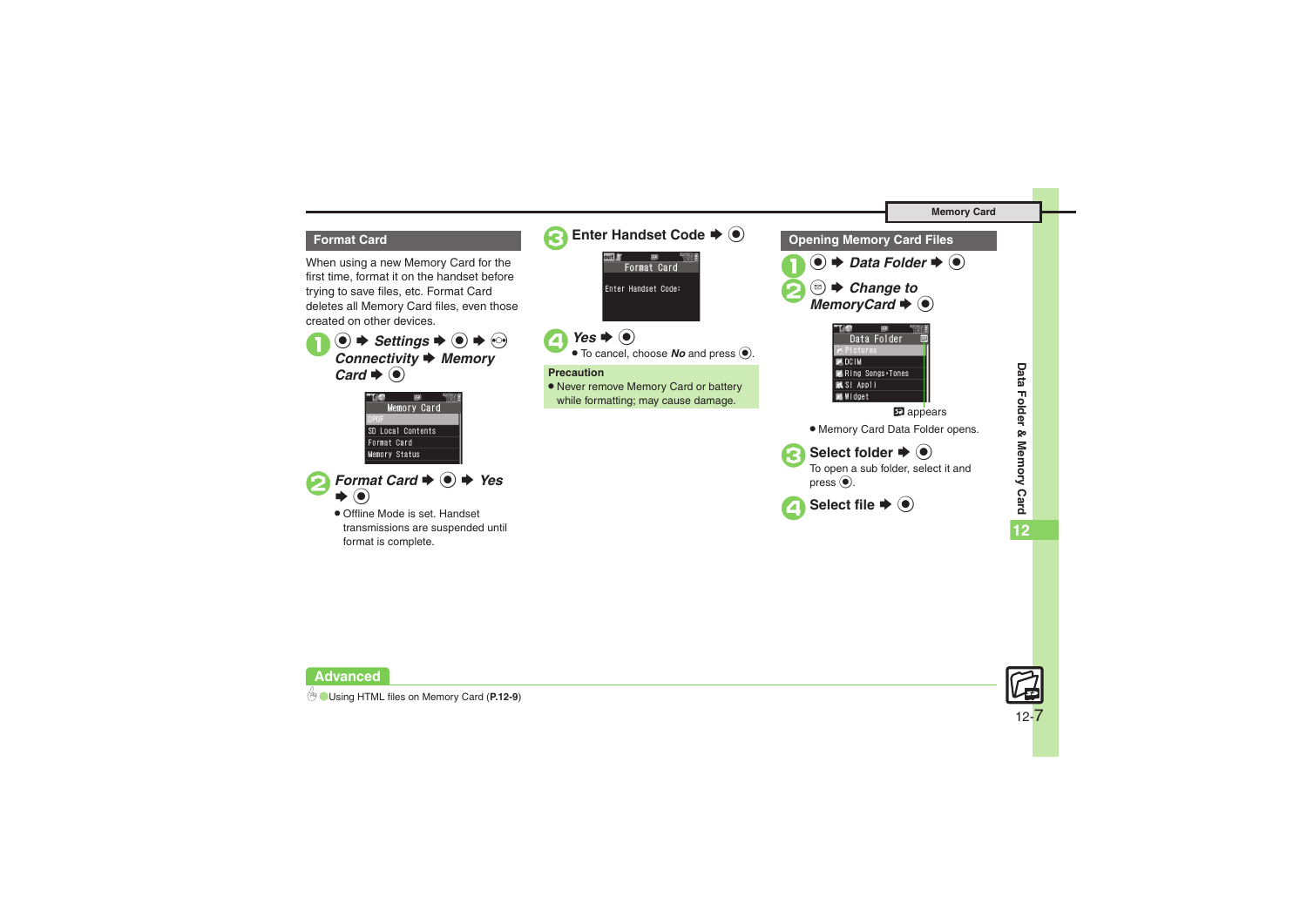### <span id="page-7-0"></span>**Additional Functions**

<span id="page-7-2"></span><span id="page-7-1"></span>

|  | <b>File/Folder View Settings</b>                                     |                                                                                                                                                                                                                                                                                                                                                                                  |                                               |
|--|----------------------------------------------------------------------|----------------------------------------------------------------------------------------------------------------------------------------------------------------------------------------------------------------------------------------------------------------------------------------------------------------------------------------------------------------------------------|-----------------------------------------------|
|  | <b>Switching file list</b><br>view                                   | $\bullet$ $\bullet$ Data Folder $\bullet$ $\bullet$ $\bullet$ Select folder $\bullet$ $\circledcirc$<br>Manage Items $\bullet$ $\bullet$ $\bullet$ Change List View $\bullet$<br>$\bullet$ $\bullet$ Select option $\bullet$ $\bullet$                                                                                                                                           |                                               |
|  | <b>Changing image</b><br>quality                                     | $\bullet$ $\rightarrow$ <i>Data Folder</i> $\rightarrow$ $\bullet$ $\rightarrow$ Select folder $\rightarrow$ $\bullet$<br>Select file $\Rightarrow$ $\circledcirc$ $\Rightarrow$ $\circledcirc$ $\Rightarrow$ Switch Display<br>( <i>Picture Quality</i> for Flash <sup>®</sup> files) $\rightarrow$ ( $\bullet$ ) $\rightarrow$ Select<br>quality $\blacktriangleright$ $\odot$ | <b>Changing Slide</b><br><b>Show settings</b> |
|  | <b>Changing transition</b><br>effect for sequential<br>image viewing | $\bullet$ $\Rightarrow$ Data Folder $\Rightarrow$ $\bullet$ $\Rightarrow$ Select folder $\Rightarrow$ $\bullet$ )<br>Select file $\bullet$ $\circledast$ $\bullet$ $\circledast$ $\bullet$ <i>Switch Effect</i> $\bullet$ $\circledast$<br>$\rightarrow$ Select effect $\rightarrow$ $\odot$                                                                                     |                                               |
|  |                                                                      | Start Here $\odot$ $\Rightarrow$ Data Folder $\Rightarrow$ $\odot$ $\Rightarrow$ Select folder<br>$\Rightarrow$ (•) $\Rightarrow$ Select file $\Rightarrow$ $\textcircled{a}$ $\Rightarrow$ Slide Show $\Rightarrow$ (•)<br>$\Rightarrow$ $\textcircled{a}$ $\Rightarrow$ See below                                                                                              | <b>Showing Softke</b><br>in image view        |
|  | <b>Changing Slide</b><br><b>Show settings</b>                        | <b>Playing Once</b><br>$Repeat \rightarrow \textcircled{\bullet} \rightarrow \textcircled{\circ} \text{ft} \rightarrow \textcircled{\bullet}$                                                                                                                                                                                                                                    | <b>Using Files/I</b>                          |
|  |                                                                      | <b>Playing Music</b><br>BGM Settings $\Rightarrow$ $\circledast$ $\Rightarrow$ Switch On/Off $\Rightarrow$ $\circledast$ $\Rightarrow$<br>On $\blacktriangleright$ $\odot$                                                                                                                                                                                                       | <b>Using files as</b><br>Wallpaper            |
|  |                                                                      | <b>Changing Music</b><br>BGM Settings $\Rightarrow$ ( $\bullet$ ) $\Rightarrow$ Play Ring Tones $\Rightarrow$ ( $\bullet$ )<br>Select folder $\rightarrow$ $\bullet$ $\rightarrow$ Select file $\rightarrow$ $\bullet$<br>÷.                                                                                                                                                     |                                               |
|  |                                                                      | <b>Changing Key Illumination Pattern</b><br>Illumination $\Rightarrow$ $\bullet$ $\Rightarrow$ Key Pattern $\Rightarrow$ $\bullet$ $\Rightarrow$<br>Select pattern $\blacktriangleright$ $\textcircled{\scriptsize{\ast}}$ $\textcircled{\scriptsize{\ast}}$                                                                                                                     | <b>Using files as</b><br>ringtones            |
|  |                                                                      | <b>Disabling Key Illumination</b><br>Illumination $\Rightarrow$ $\textcircled{\textbf{}} \Rightarrow$ Switch On/Off $\Rightarrow$ $\textcircled{\textbf{}} \Rightarrow$<br>$\mathsf{Off} \blacktriangleright \textcircled{\scriptsize{\bullet}} \blacktriangleright \textcircled{\scriptsize{\circ}}$                                                                            |                                               |

| <b>Changing Slide</b><br><b>Show settings</b> | Start Here $\odot$ $\Rightarrow$ Data Folder $\Rightarrow$ $\odot$ $\Rightarrow$ Select folder<br>$\Rightarrow$ ( $\bullet$ ) $\Rightarrow$ Select file $\Rightarrow$ $\textcircled{a}$ ) $\Rightarrow$ Slide Show $\Rightarrow$ ( $\bullet$ )<br>$\textcircled{\scriptsize{\textcircled{\#}}}$ See below |
|-----------------------------------------------|-----------------------------------------------------------------------------------------------------------------------------------------------------------------------------------------------------------------------------------------------------------------------------------------------------------|
|                                               | <b>Showing Softkeys</b><br>SW Guide Display $\Rightarrow$ $\bullet$ $\Rightarrow$ On $\Rightarrow$ $\bullet$ )                                                                                                                                                                                            |
|                                               | Setting Backlight to Turn Off after a Period of Time<br>Always Backlight $\Rightarrow$ $\bullet$ $\Rightarrow$ Off $\Rightarrow$ $\bullet$ )<br>Choosing Off applies Display Backlight settings.<br>(Display remains on during Slide Show regardless of<br>Display Saving setting.)                       |
|                                               | <b>Changing Image Transition Effect</b><br>Switch Effect $\bigstar$ ( $\bullet$ ) $\bigstar$ Select effect $\bigstar$ ( $\bullet$ )                                                                                                                                                                       |
| <b>Showing Softkeys</b><br>in image view      | $\bullet$ $\bullet$ Data Folder $\bullet$ $\bullet$ Select folder $\bullet$ $\bullet$<br>Select file $\bullet$ $\circledcirc$ $\bullet$ $\circledcirc$ $\bullet$ <i>SW Guide Display</i><br>$\left( \bullet \right)$<br>$On \Rightarrow$                                                                  |

#### **Using Files/Folders**

<span id="page-7-5"></span><span id="page-7-4"></span>

| <b>Using files as</b><br>Wallpaper | $\bullet$ $\rightarrow$ Data Folder $\rightarrow$ $\bullet$ $\rightarrow$ Select folder $\rightarrow$ $\bullet$ )<br>Select file $\bullet$ ( $\circledcirc$ ) $\bullet$ Set as Wallpaper $\bullet$ ( $\bullet$ ) $\bullet$ ( $\bullet$ )<br>• For images smaller or larger than Display, select an<br>option and press $\textcircled{\textcirc}$ .                                                              |
|------------------------------------|-----------------------------------------------------------------------------------------------------------------------------------------------------------------------------------------------------------------------------------------------------------------------------------------------------------------------------------------------------------------------------------------------------------------|
| <b>Using files as</b><br>ringtones | $\bullet$ $\bullet$ Data Folder $\bullet$ $\bullet$ $\bullet$ Select folder $\bullet$ $\bullet$<br>Select file $\Rightarrow$ $\textcircled{a}$ $\Rightarrow$ Set as Ringtone $\Rightarrow$ $\textcircled{a}$ $\Rightarrow$<br>Select item $\blacktriangleright$ ( $\blacklozenge$ )<br>$\bullet$ If prompted, enter ring time and press $\odot$ .<br>• If a confirmation appears, follow onscreen instructions. |
|                                    |                                                                                                                                                                                                                                                                                                                                                                                                                 |

<span id="page-7-3"></span>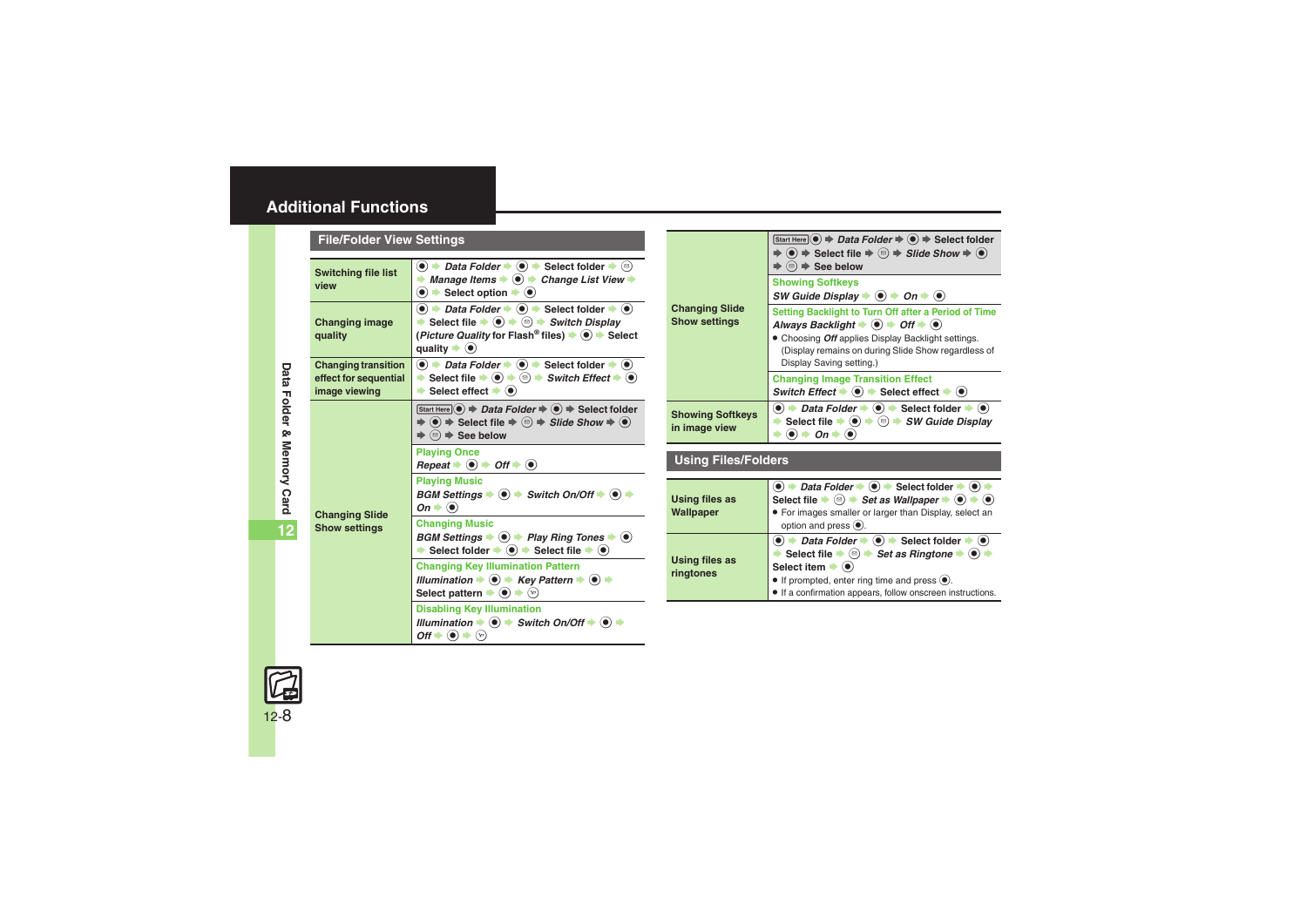**Additional Functions**

<span id="page-8-0"></span>

| <b>Using files as</b><br>ringvideos                                     | $\bullet$ $\bullet$ Data Folder $\bullet$ $\bullet$ $\bullet$ Videos $\bullet$ $\bullet$ $\bullet$<br>Select file $\Rightarrow$ $\textcircled{a}$ $\Rightarrow$ Set as Ring Video $\Rightarrow$ $\textcircled{a}$ $\Rightarrow$<br>Select item $\blacktriangleright$ ( $\blacklozenge$ )<br>$\bullet$ If prompted, enter ring time and press $\bullet$ .                                                                                                                         |
|-------------------------------------------------------------------------|----------------------------------------------------------------------------------------------------------------------------------------------------------------------------------------------------------------------------------------------------------------------------------------------------------------------------------------------------------------------------------------------------------------------------------------------------------------------------------|
| <b>Saving Phone</b><br><b>Book entries</b>                              | $\bullet$ $\rightarrow$ Data Folder $\rightarrow$ $\bullet$ $\rightarrow$ Select folder $\rightarrow$ $\bullet$<br>Select file $\bullet$ <sup><math>\textcircled{\tiny{\textcircled{\tiny{\#}}}}</math> Save to Phone Book <math>\bullet</math></sup><br>$\textcircled{\textbullet}$ $\Rightarrow$ As New Entry $\Rightarrow$ $\textcircled{\textbullet}$ $\Rightarrow$ Complete other<br>fields $\bullet$ $\mathcal{P}$<br>• To add to an existing entry, select As New Detail. |
| <b>Activating mobile</b><br>camera, etc. in<br>corresponding<br>folders | → Data Folder → $\bullet$ > Select folder → $\bullet$<br><sup>(□)</sup> Take Picture, Record Video or Record<br>Voice                                                                                                                                                                                                                                                                                                                                                            |

### **Managing Files/Folders**

<span id="page-8-4"></span><span id="page-8-3"></span><span id="page-8-2"></span><span id="page-8-1"></span>

| <b>Renaming folders</b>           | $\bullet$ $\rightarrow$ Data Folder $\rightarrow$ $\bullet$ $\rightarrow$ Select folder $\rightarrow$ $\bullet$<br>Select folder $\Rightarrow$ $\textcircled{a}$ $\Rightarrow$ <i>Manage Items</i> $\Rightarrow$ $\textcircled{a}$<br>Rename $\bullet$ $\bullet$ $\bullet$ Enter name $\bullet$ $\bullet$<br>• Assign different names to folders within a layer. |
|-----------------------------------|------------------------------------------------------------------------------------------------------------------------------------------------------------------------------------------------------------------------------------------------------------------------------------------------------------------------------------------------------------------|
| <b>Opening file</b><br>properties | $\bullet$ $\bullet$ Data Folder $\bullet$ $\bullet$ $\bullet$ Select folder $\bullet$ $\bullet$<br>Select file $\Rightarrow$ $\textcircled{a}$ $\Rightarrow$ Details $\Rightarrow$ $\textcircled{a}$                                                                                                                                                             |
| <b>Renaming files</b>             | $\bullet$ $\rightarrow$ Data Folder $\rightarrow$ $\bullet$ $\rightarrow$ Select folder $\rightarrow$ $\bullet$<br>Select file $\Rightarrow$ $\textcircled{}$ $\Rightarrow$ Manage Items $\Rightarrow$ $\textcircled{}$<br>Rename $\bullet$ $\bullet$ $\bullet$ Enter name $\bullet$ $\bullet$                                                                   |
| <b>Sorting files</b>              | $\bullet$ $\bullet$ Data Folder $\bullet$ $\bullet$ $\bullet$ Select folder $\bullet$ $\bullet$<br><b><sup>◎</sup> + Manage Items + ● + Sort + ●</b> +<br>Select method $\blacktriangleright$ $\bullet$                                                                                                                                                          |

<span id="page-8-7"></span><span id="page-8-6"></span><span id="page-8-5"></span>

| Deleting files &<br>created folders       | Start Here $\odot$ $\Rightarrow$ Data Folder $\Rightarrow$ $\odot$ $\Rightarrow$ Select folder<br>$\Rightarrow$ ( $\bullet$ ) $\Rightarrow$ See below                                                                                                              |
|-------------------------------------------|--------------------------------------------------------------------------------------------------------------------------------------------------------------------------------------------------------------------------------------------------------------------|
|                                           | <b>Single Files</b><br>Select file $\Rightarrow$ $\textcircled{e}$ $\Rightarrow$ Delete $\Rightarrow$ $\textcircled{e}$ $\Rightarrow$ Yes $\Rightarrow$ $\textcircled{e}$                                                                                          |
|                                           | <b>Folder &amp; Files Within</b><br>Select folder $\Rightarrow$ $\textcircled{e}$ $\Rightarrow$ Delete $\Rightarrow$ $\textcircled{e}$ $\Rightarrow$ Enter<br>Handset Code $\Rightarrow$ ( $\bullet$ ) $\Rightarrow$ Yes $\Rightarrow$ ( $\bullet$ )               |
| <b>Handling SVG files</b>                 | <b>Line Scroll</b><br>◈                                                                                                                                                                                                                                            |
|                                           | <b>Page Scroll</b><br><u>િં</u> (Up), 8 ૌ (Down), 6 ૌ (Right), 4 ૌ (Left)                                                                                                                                                                                          |
|                                           | Zoom<br>$\boxed{1}$ (Zoom out), $\boxed{3}$ (Zoom in)                                                                                                                                                                                                              |
|                                           | <b>Rotate</b><br>( Counterclockwise ),  [೨] (Clockwise )                                                                                                                                                                                                           |
|                                           | <b>Key Action Mode</b><br>$\boxed{0 \overset{\text{\tiny{ex}}}{\sim}}$                                                                                                                                                                                             |
|                                           | <b>Default View</b><br>5.3                                                                                                                                                                                                                                         |
| <b>Memory Card</b>                        |                                                                                                                                                                                                                                                                    |
| <b>Using HTML files</b><br>on Memory Card | Settings $\Rightarrow$ (e) $\Rightarrow$ Connectivity $\Rightarrow$<br>$\left( \bullet \right)$<br>Memory Card $\Rightarrow$ ( $\bullet$ ) $\Rightarrow$ SD Local Contents $\Rightarrow$<br>$\bullet$ $\bullet$ Select title $\bullet$<br>$\left( \bullet \right)$ |